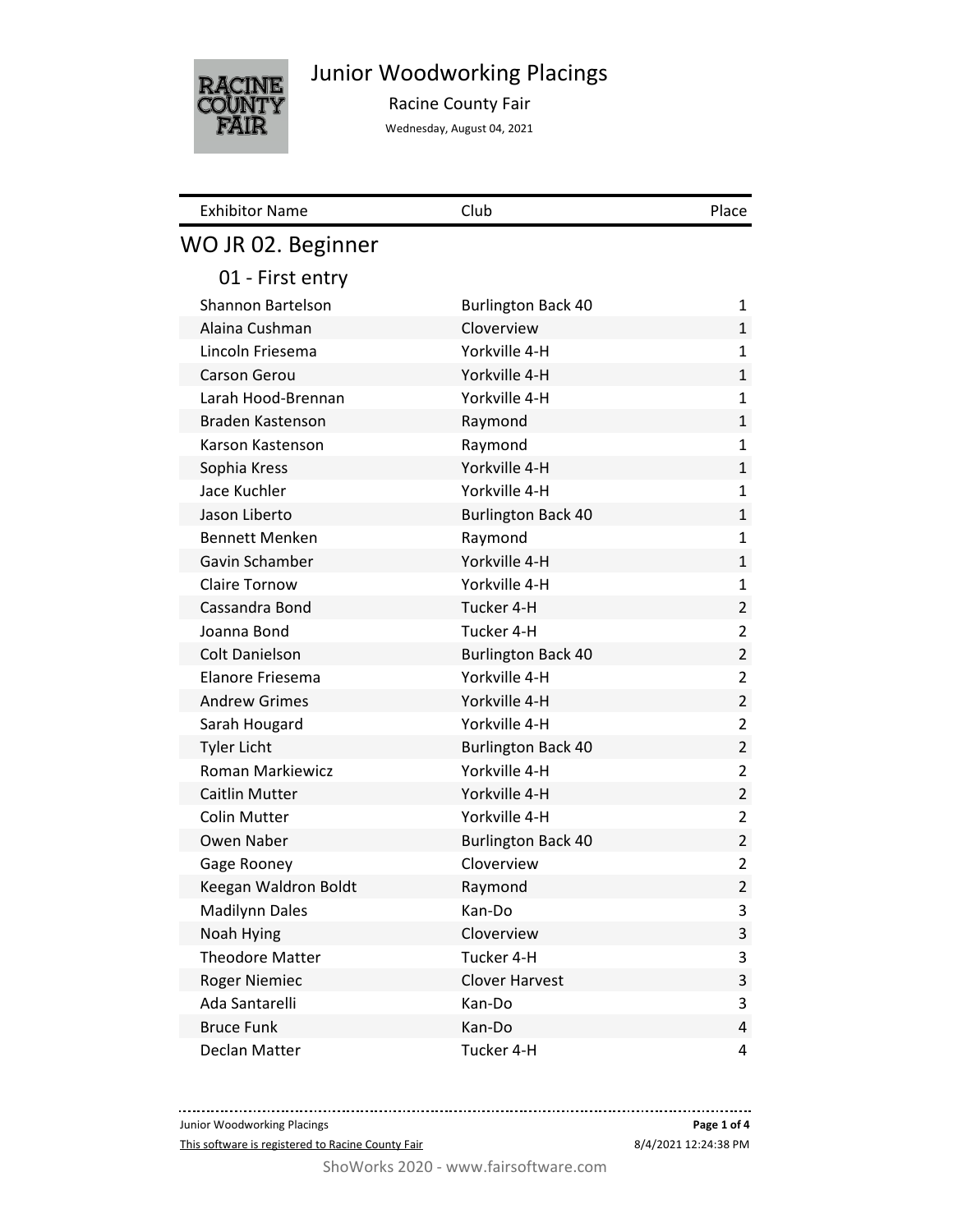| <b>Exhibitor Name</b>  | Club                      | Place          |
|------------------------|---------------------------|----------------|
| WO JR 02. Beginner     |                           |                |
| 02 - Second entry      |                           |                |
| Elanore Friesema       | Yorkville 4-H             | 1              |
| <b>Andrew Grimes</b>   | Yorkville 4-H             | $\mathbf 1$    |
| <b>Cole Maurice</b>    | Yorkville 4-H             | 1              |
| Owen Naber             | <b>Burlington Back 40</b> | $\mathbf{1}$   |
| Sophia Kress           | Yorkville 4-H             | $\overline{2}$ |
| Jace Kuchler           | Yorkville 4-H             | $\overline{2}$ |
| Jason Liberto          | <b>Burlington Back 40</b> | $\overline{2}$ |
| Roman Markiewicz       | Yorkville 4-H             | $\overline{2}$ |
| <b>Caitlin Mutter</b>  | Yorkville 4-H             | $\overline{2}$ |
| <b>Colin Mutter</b>    | Yorkville 4-H             | $\overline{2}$ |
| Gage Rooney            | Cloverview                | $\overline{2}$ |
| <b>Claire Tornow</b>   | Yorkville 4-H             | $\overline{2}$ |
| Keegan Waldron Boldt   | Raymond                   | $\overline{2}$ |
| Lincoln Friesema       | Yorkville 4-H             | 3              |
| <b>Tyler Licht</b>     | <b>Burlington Back 40</b> | 3              |
|                        |                           |                |
| 03 - Third entry       |                           |                |
|                        |                           |                |
| Lincoln Friesema       | Yorkville 4-H             | 1              |
| Sophia Kress           | Yorkville 4-H             | $\mathbf 1$    |
| <b>Tyler Licht</b>     | <b>Burlington Back 40</b> | 1              |
| <b>Andrew Grimes</b>   | Yorkville 4-H             | $\overline{2}$ |
| <b>Caitlin Mutter</b>  | Yorkville 4-H             | 2              |
| <b>Colin Mutter</b>    | Yorkville 4-H             | $\overline{2}$ |
|                        |                           |                |
| 04 - Fourth entry      |                           |                |
| Sophia Kress           | Yorkville 4-H             | 1              |
| <b>Tyler Licht</b>     | <b>Burlington Back 40</b> | $\mathbf{1}$   |
|                        |                           |                |
| 05 - Fifth entry       |                           |                |
| <b>Tyler Licht</b>     | <b>Burlington Back 40</b> | 1              |
|                        |                           |                |
|                        |                           |                |
| WO JR 03. Intermediate |                           |                |
| 01 - First entry       |                           |                |
| Andrew Jakes           | Yorkville 4-H             | 1              |
| Sam Matuszek           | Raymond                   | $\mathbf{1}$   |
| Nolan Maurice          | Yorkville 4-H             | 1              |

**Page 2 of 4** Junior Woodworking Placings 8/4/2021 12:24:38 PM This software is registered to Racine County Fair

ShoWorks 2020 - www.fairsoftware.com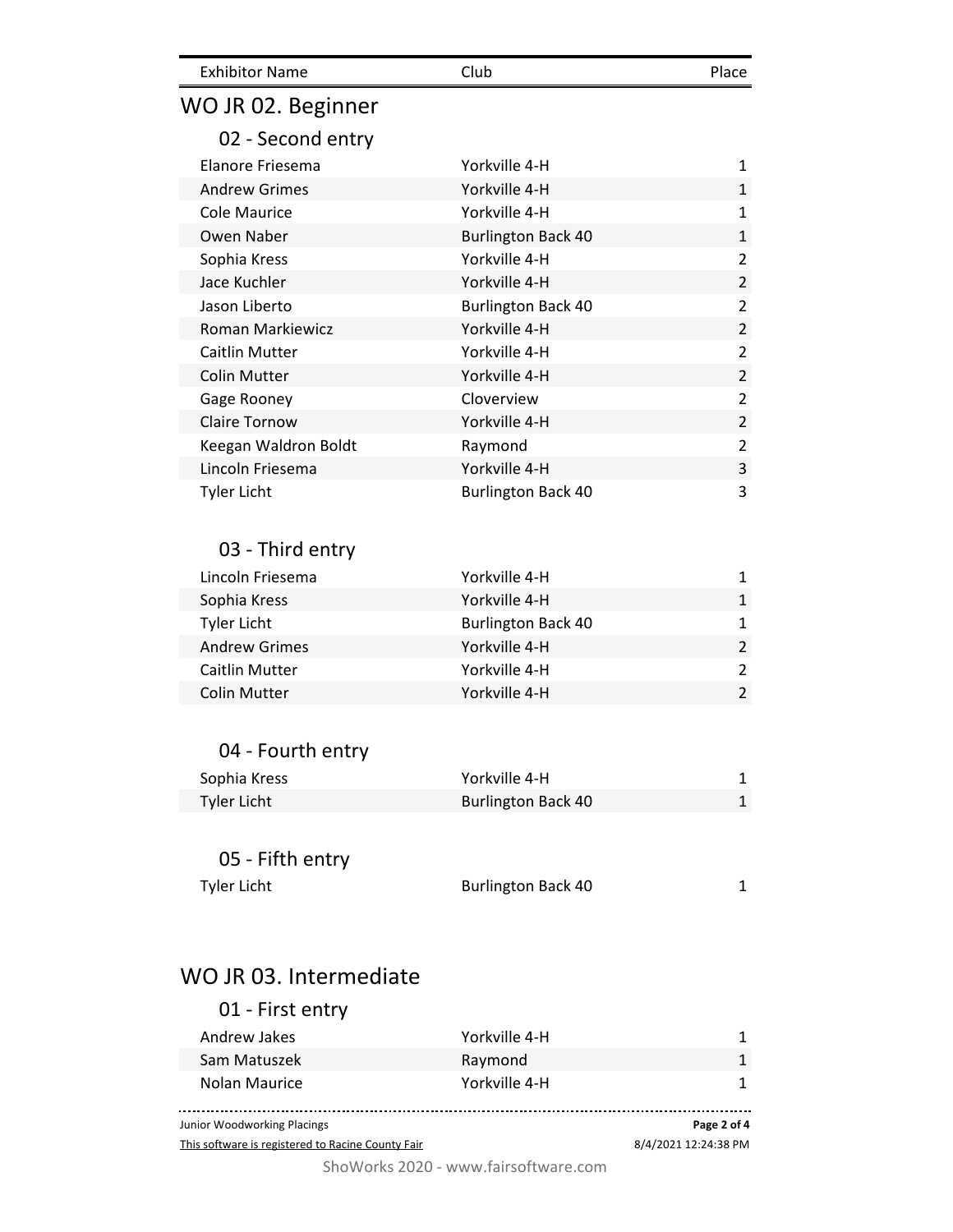| <b>Exhibitor Name</b>                             | Club                               | Place                |
|---------------------------------------------------|------------------------------------|----------------------|
| WO JR 03. Intermediate                            |                                    |                      |
| 01 - First entry                                  |                                    |                      |
| <b>Trent Robers</b>                               | <b>Burlington Back 40</b>          | 1                    |
| <b>Griffin Rubach</b>                             | <b>Burlington Back 40</b>          | 1                    |
| Abigail Schmidt                                   | Raymond                            | 1                    |
| Jonathan Kosinski                                 | Raymond                            | $\overline{2}$       |
| Jake Matuszek                                     | Raymond                            | $\overline{2}$       |
| <b>Adam Pieters</b>                               | <b>Burlington Back 40</b>          | $\overline{2}$       |
| Johnpaul Usher                                    | Kan-Do                             | $\overline{2}$       |
| Carha Usher                                       | Kan-Do                             | 3                    |
| 02 - Second entry                                 |                                    |                      |
| Sam Matuszek                                      | Raymond                            | 1                    |
| <b>Andrew Jakes</b>                               | Yorkville 4-H                      | 2                    |
| Jamison Ketterhagen                               | <b>Burlington Back 40</b>          | 3                    |
| Carha Usher                                       | Kan-Do                             | 3                    |
| Johnpaul Usher                                    | Kan-Do                             | 3                    |
| 03 - Third entry                                  |                                    |                      |
| Andrew Jakes                                      | Yorkville 4-H                      | 1                    |
| Johnpaul Usher                                    | Kan-Do                             | 1                    |
| 04 - Fourth entry                                 |                                    |                      |
| Andrew Jakes                                      | Yorkville 4-H                      | $\overline{2}$       |
|                                                   |                                    |                      |
| 05 - Fifth entry                                  |                                    |                      |
| <b>Andrew Jakes</b>                               | Yorkville 4-H                      | 2                    |
|                                                   |                                    |                      |
| WO JR 04. Advanced                                |                                    |                      |
| 01 - First entry                                  |                                    |                      |
|                                                   |                                    |                      |
| <b>Austin Jakes</b>                               | Yorkville 4-H                      | 1                    |
| Shelby Wagner                                     | <b>Waterford FFA</b>               | 1                    |
| <b>Brandon Budziszek</b>                          | Raymond                            | 2                    |
| 02 - Second entry                                 |                                    |                      |
| <b>Austin Jakes</b>                               | Yorkville 4-H                      | 1                    |
| Shelby Wagner                                     | <b>Waterford FFA</b>               | 1                    |
| Junior Woodworking Placings                       |                                    | Page 3 of 4          |
| This software is registered to Racine County Fair |                                    | 8/4/2021 12:24:38 PM |
|                                                   | $CholMorkc 2020$ uning forceftware |                      |

ShoWorks 2020 - www.fairsoftware.com